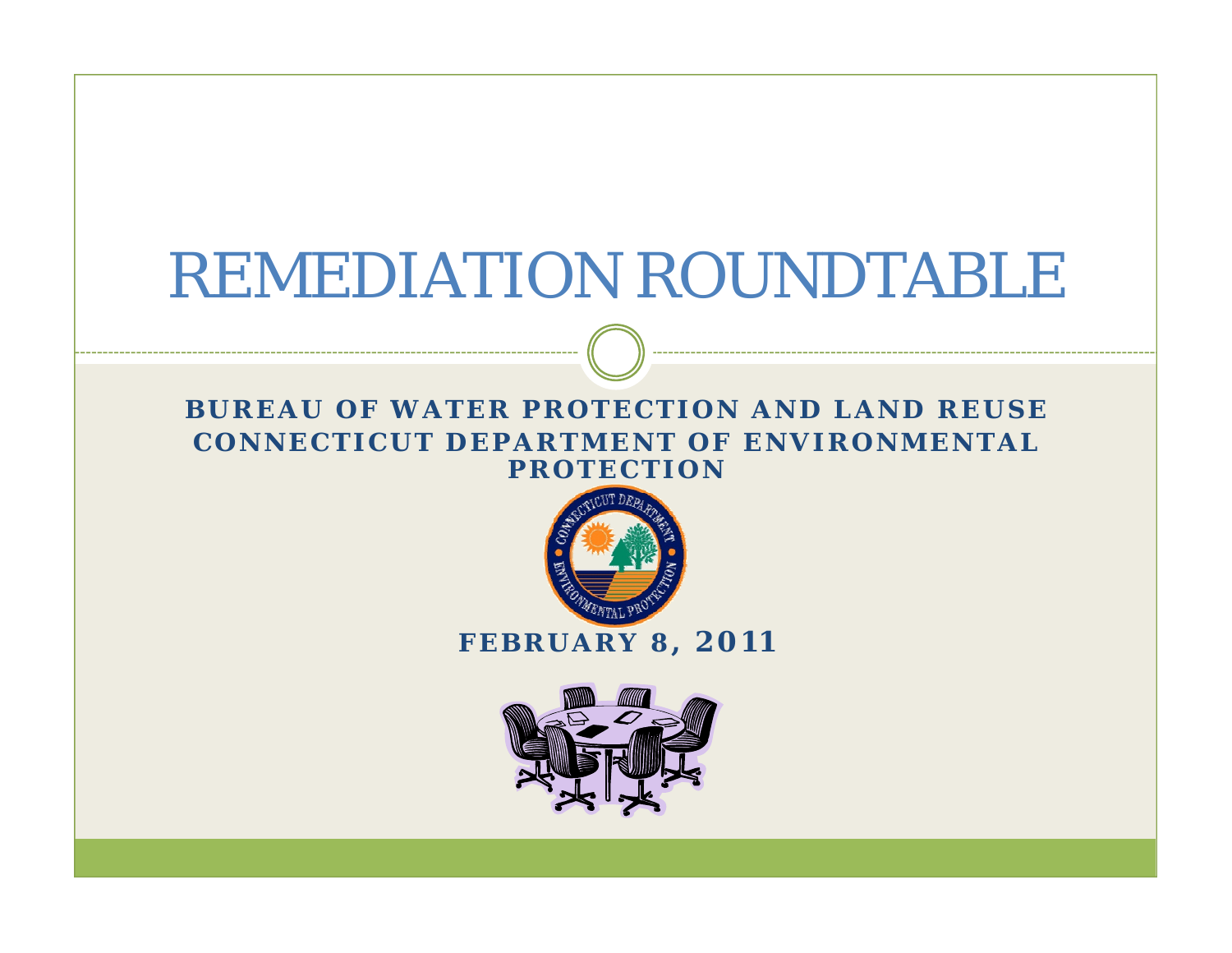# ROUNDTABLE PROCEDURES AND MECHANICS



**PETER HILL**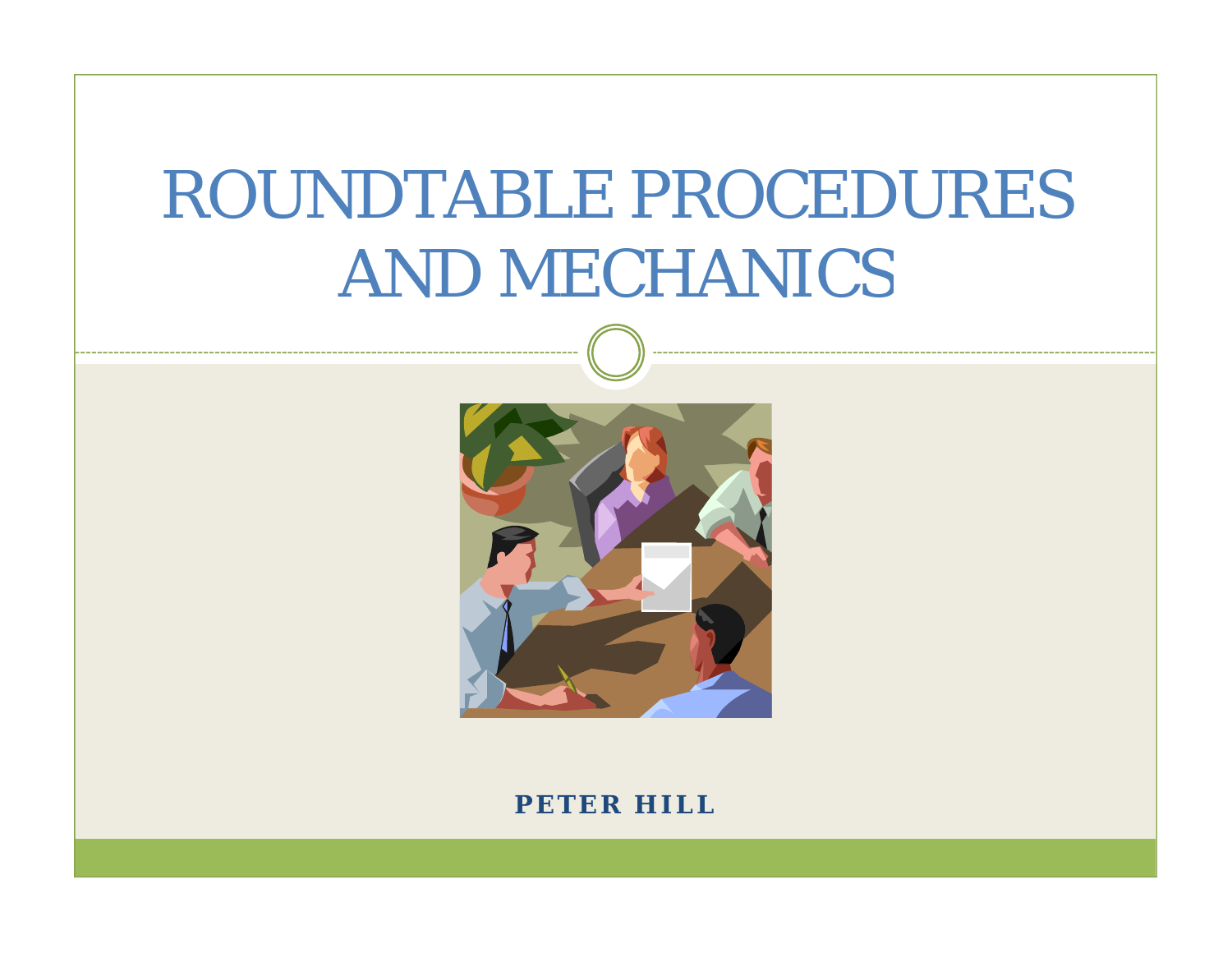## REMEDIATION ROUNDTABLE

#### What is it?

• An open forum for the exchange of ideas and information on CT's Remediation Programs

#### Why was it created?

- DEP recognizes the value of opinions and information provided by experts and affected constituencies outside the DEP
- Provides an additional way to update the public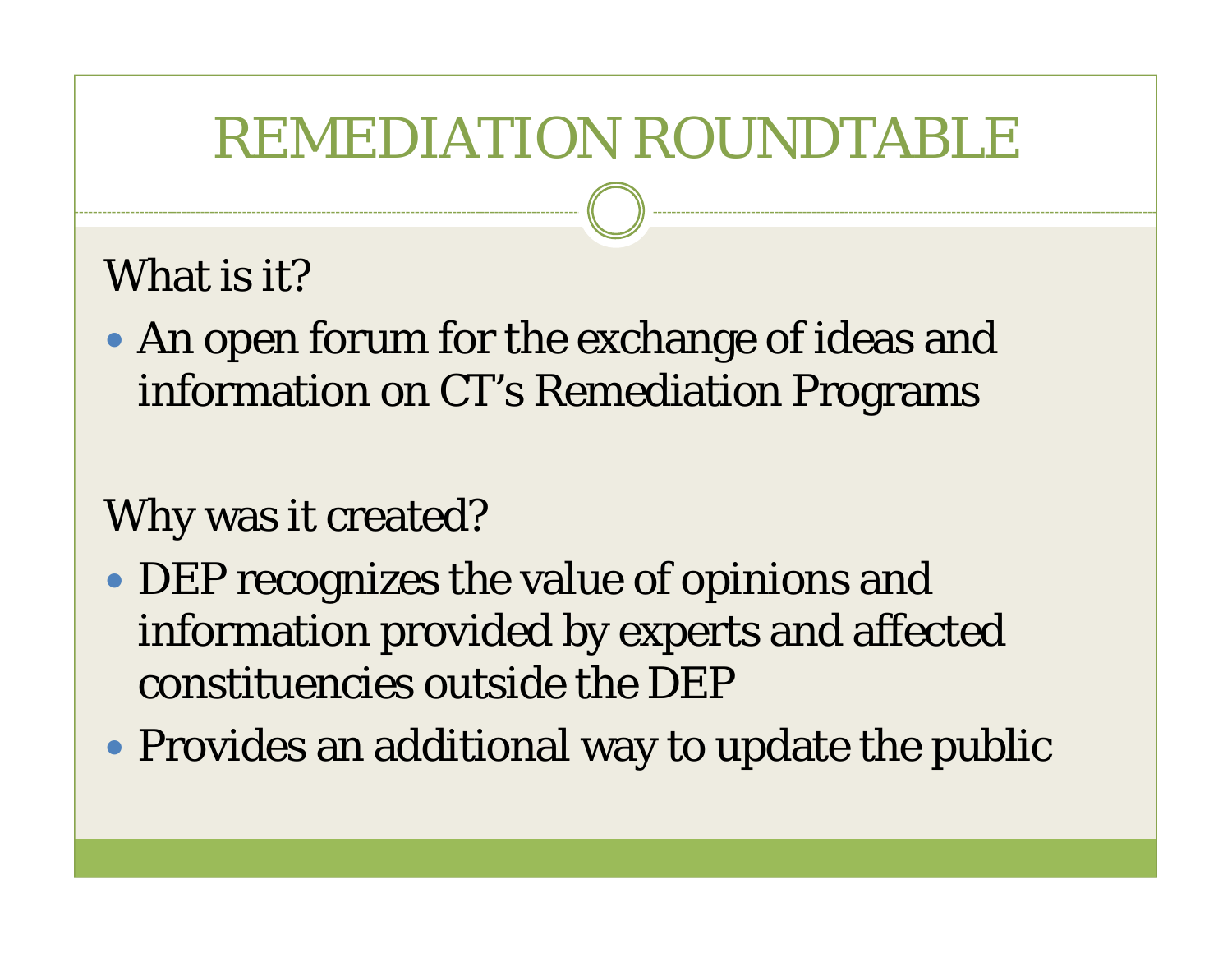# REMEDIATION ROUNDTABLE

Who may participate?

• Anyone interested

### When is the Roundtable held?

- Bi-monthly (every two months)
- Tentatively scheduled for 2nd Tuesday in April, June, September, and November 2011
- Schedule on website

Presentations posted on website after Roundtable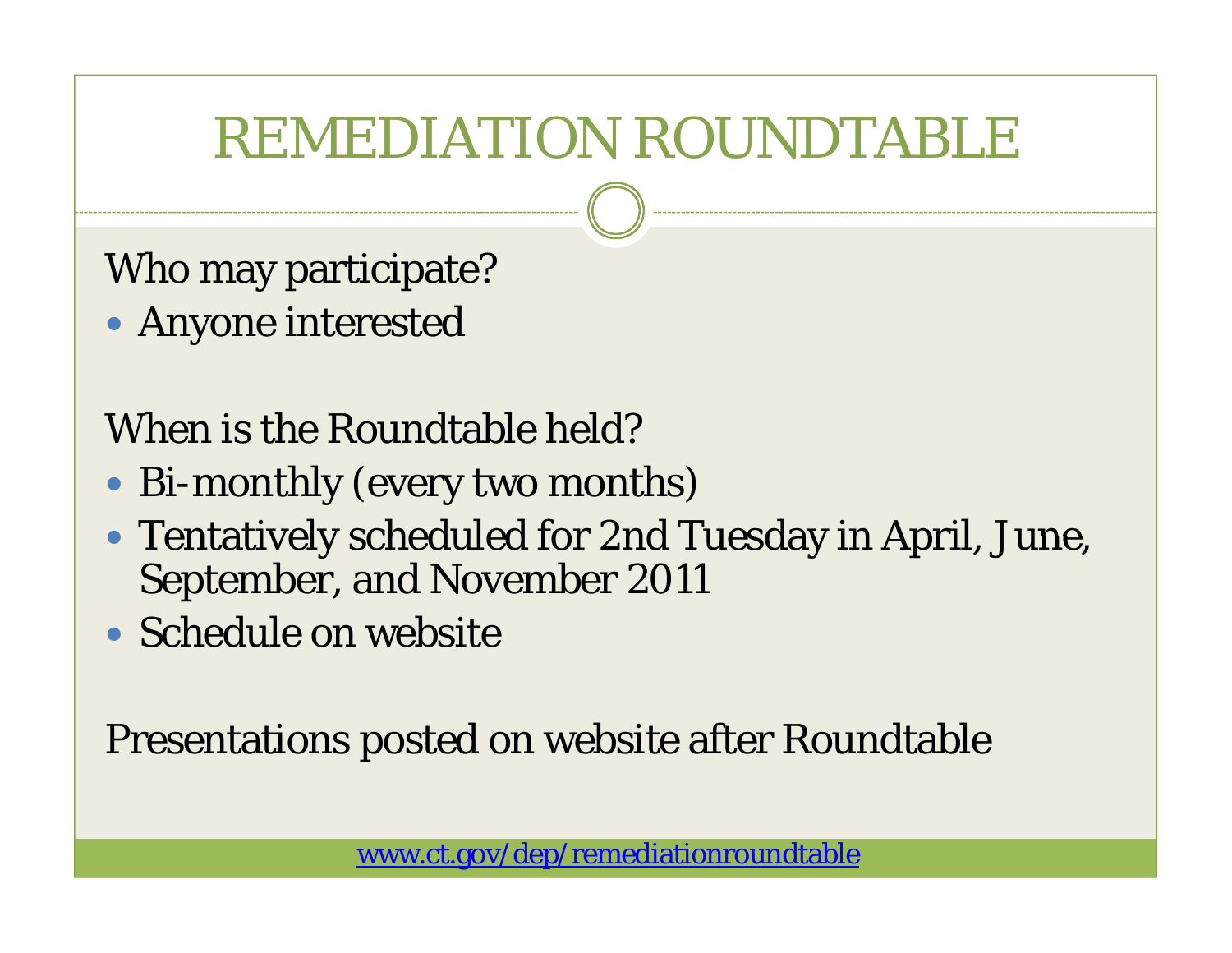# REMEDIATION ROUNDTABLE **AGENDA** • Agenda on website www.ct.gov/dep/remediationroundtable

- Agenda posted prior to meeting
- May submit topic suggestions to DEP.RemediationRoundtable@ct.gov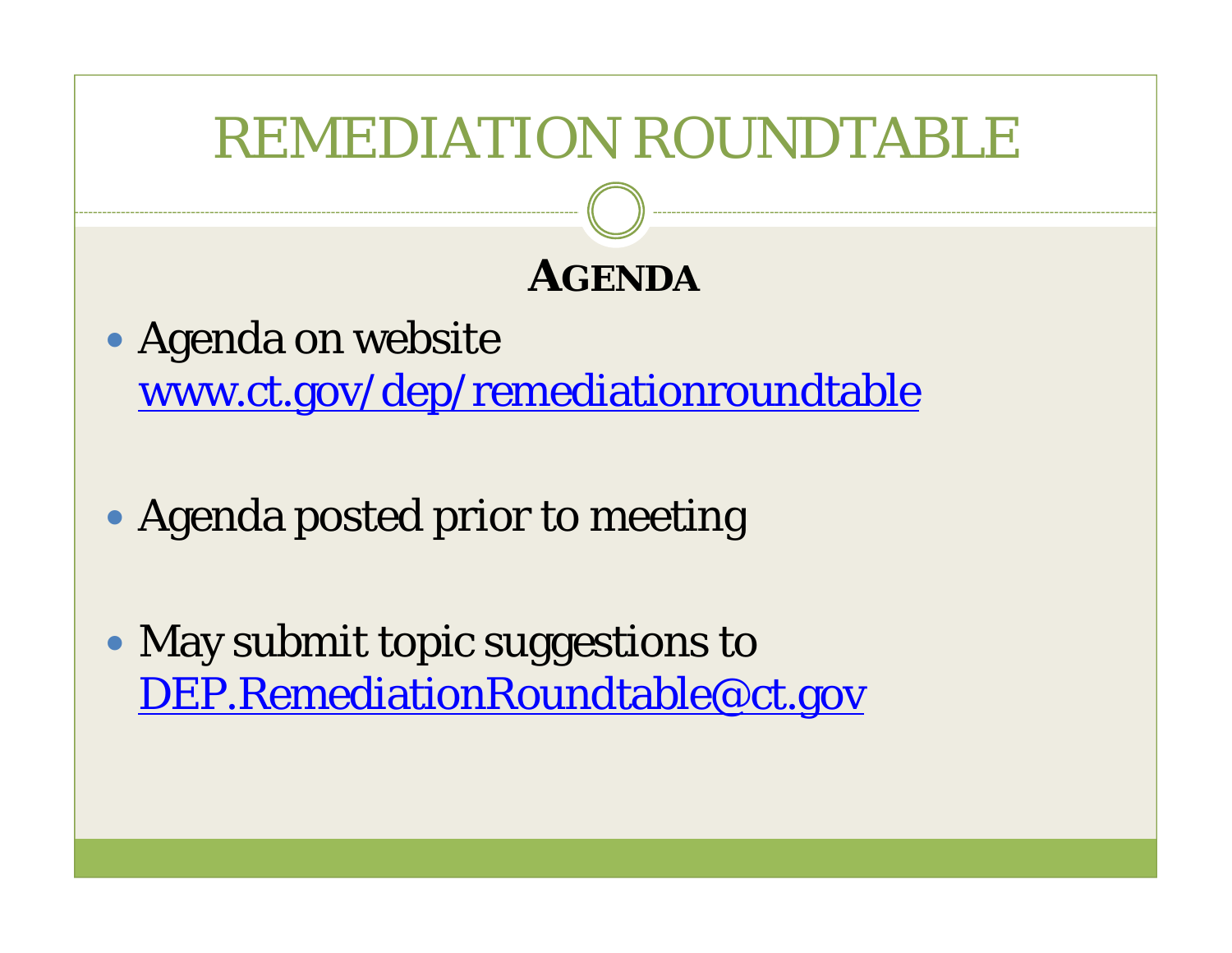## REMEDIATION ROUNDTABLE

### **AGENDA**

### • Ground Rules:

- $\circ$  Your involvement and constructive, creative ideas will make this a success
- $\circ$  Agendas will be shaped by your suggestions
- $\circ$  Specific sites/cases will not be addressed
- { Be respectful of time constraints
- $\circ$  Agenda items may include program proposals and updates, training, field/implementation issues, and regulatory application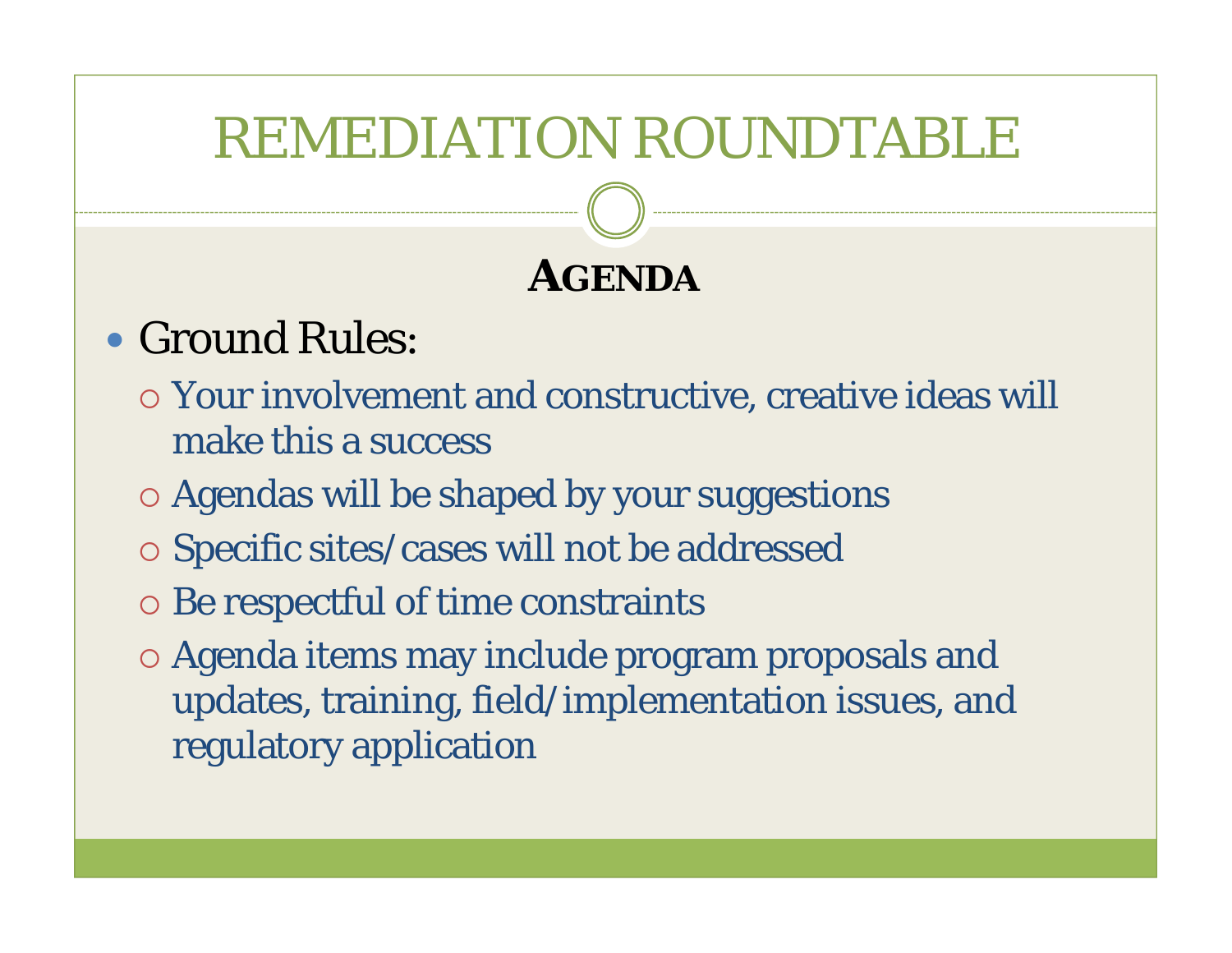# **TODAY'S AGENDA**

#### **PROPOSED ITEMS:**

- Updates on Engineered Control Guidance Document
- Q&A Newsletter
- Electronic Surveys and List Serve
- Status of Legislature's Brownfield Working Group
- Public Participation/Discussion
- As time permits:
	- **o Future Guidance**
	- **O Updates to QA/QC Guidance Documents**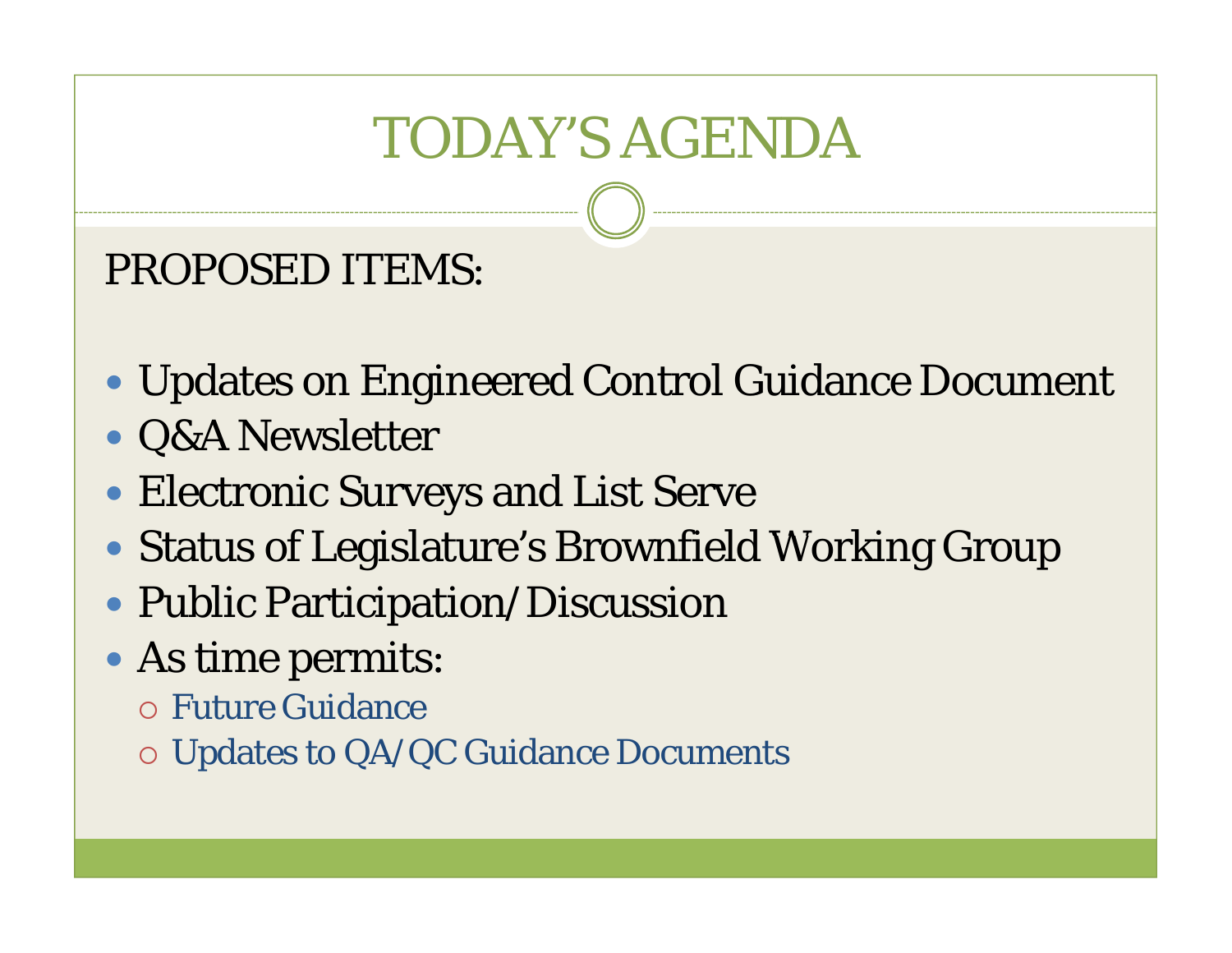# ENGINEERED CONTROL GUIDANCE



#### **MAURICE HAMEL**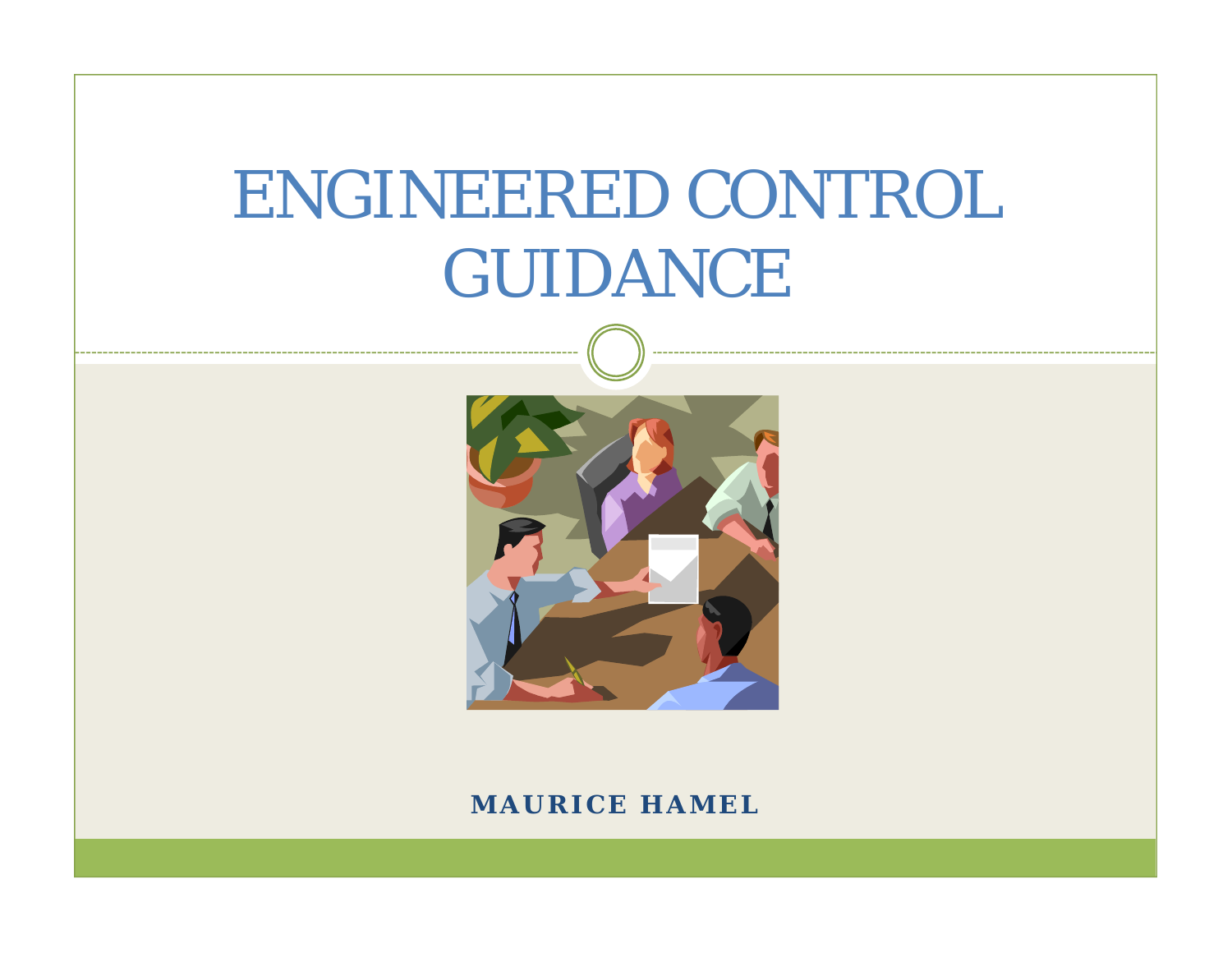### ENGINEERED CONTROL GUIDANCE

- Changes made to EC Guidance and **Application Parts 1 & 2** 
	- o LEP no longer required
	- o Information is no longer required to be certified by an environmental professional
	- **O** Flexibility regarding:
		- alternatives to PE stamp for engineering design
		- $\star$  delays in the installation of the EC
		- $\blacktriangleright$  timing of posting financial assurance
	- **O Clarifications to Appendix C on financial assurance**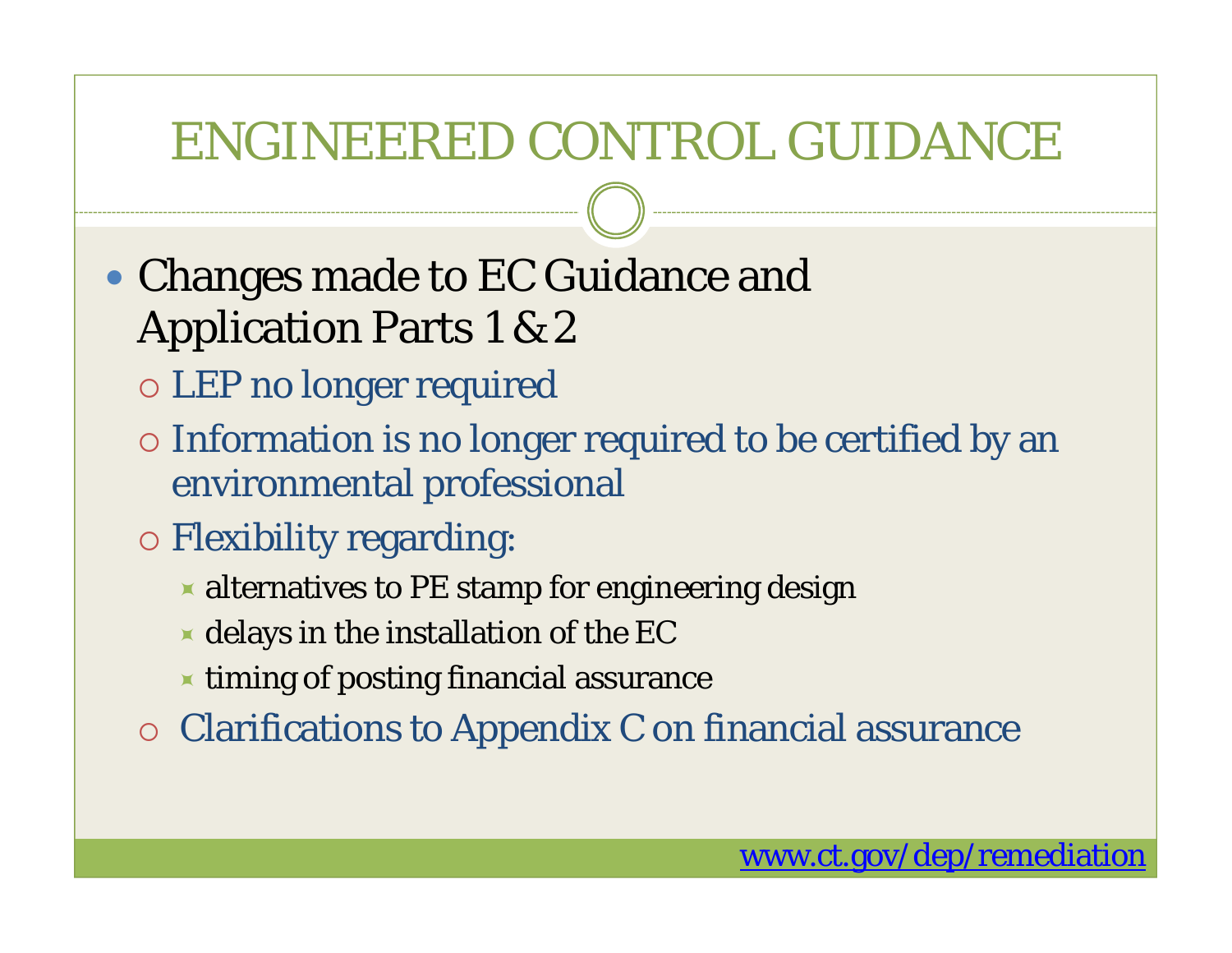# ENGINEERED CONTROL QUESTIONS / COMMENTS

#### **THANK YOU FOR PARTICIPATING!**

www.ct.gov/dep/remediation

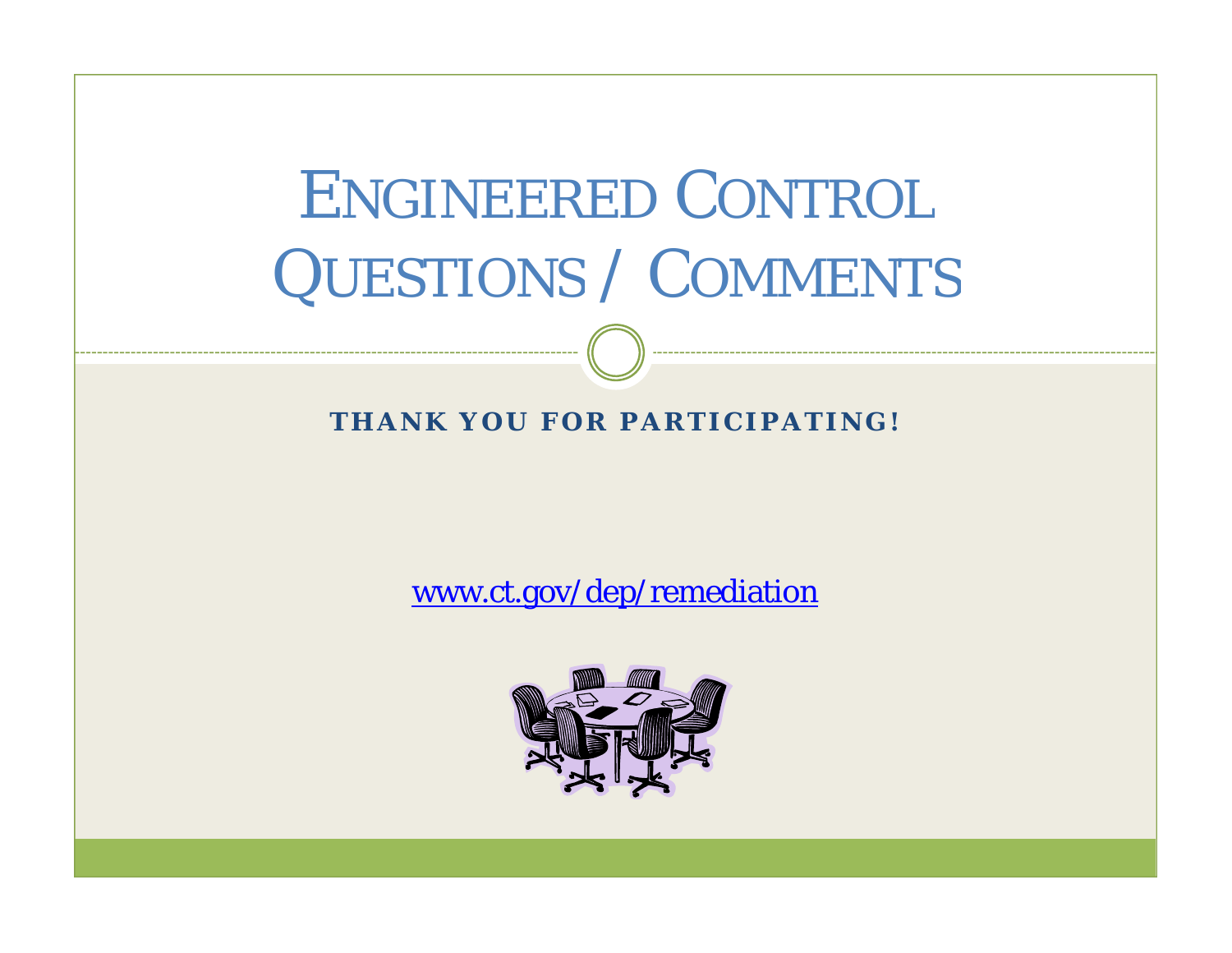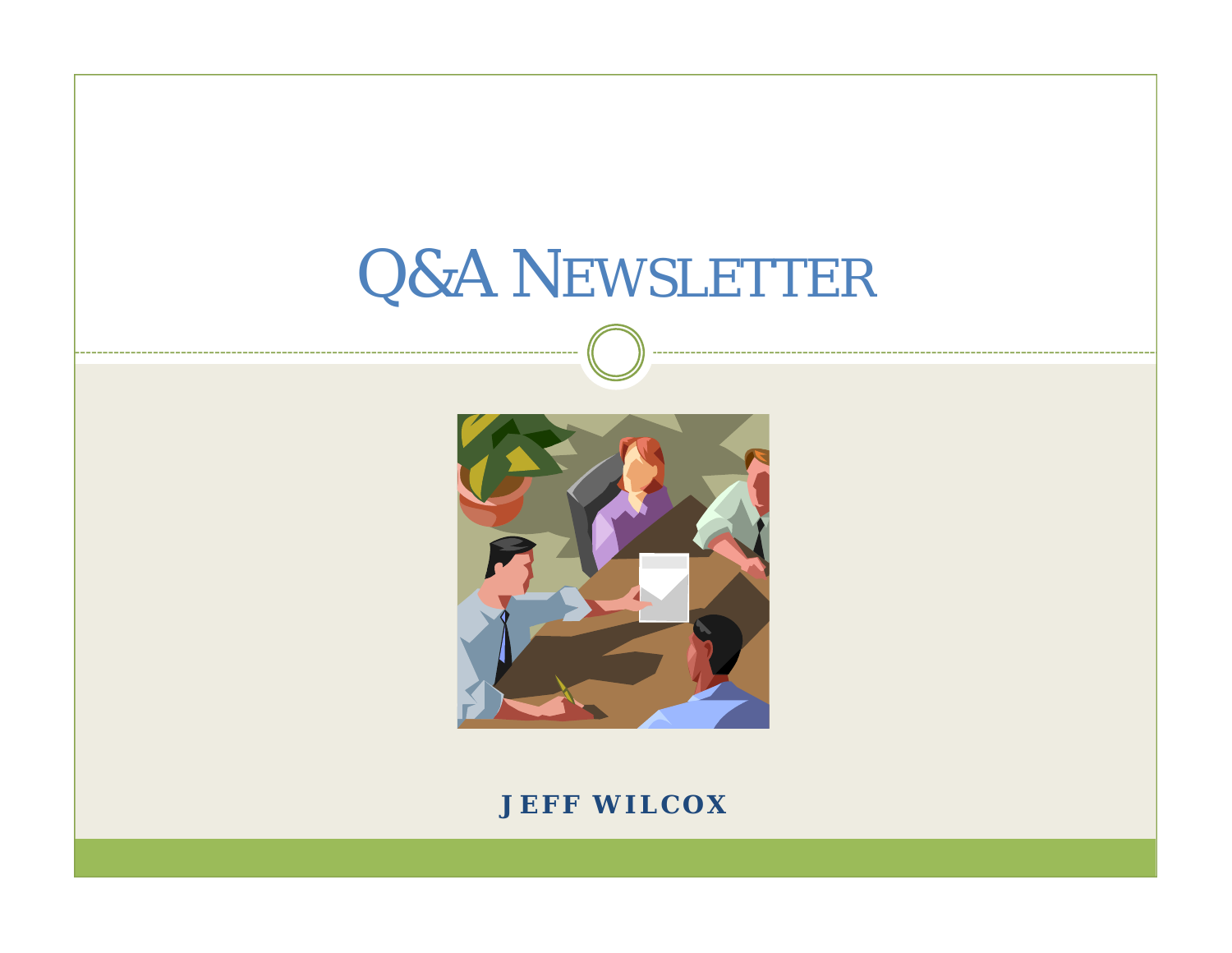## Q&A NEWSLETTER

- Purpose
	- $\circ$  To address written comments submitted to the Roundtable **Committee**
	- $\circ$  To publish answers to questions asked during the Roundtable
- Web posting www.ct.gov/dep/remediationroundtable  $\circ$  Goal = prior to next meeting
- Questions answered
	- $\circ$  Selected from questions received based on interest/utility
	- $\circ$  Number of questions answered will vary
- Questions should be clear, specific, understandable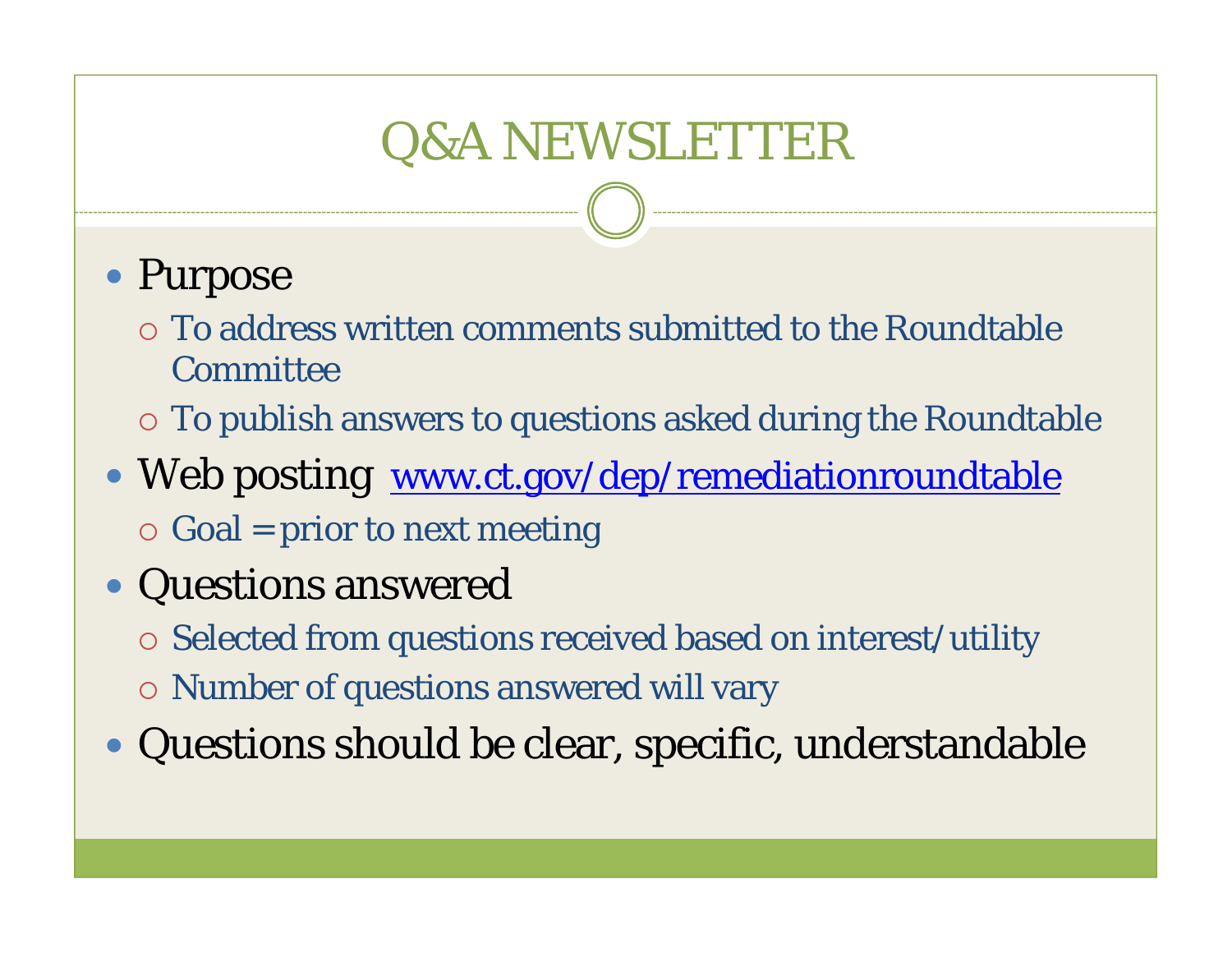# Q&A NEWSLETTER QUESTIONS / COMMENTS

#### **THANK YOU FOR PARTICIPATING!**

www.ct.gov/dep/remediation

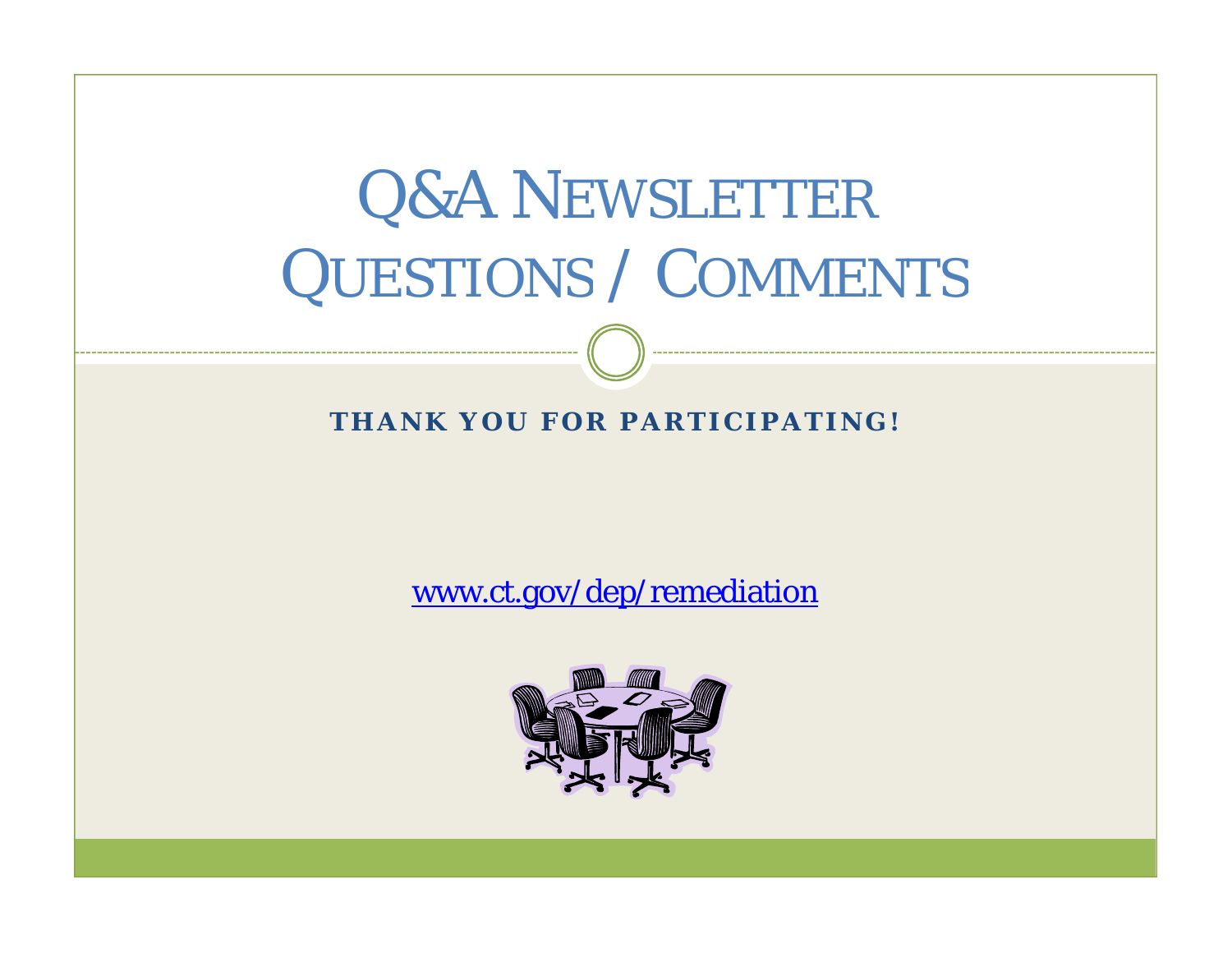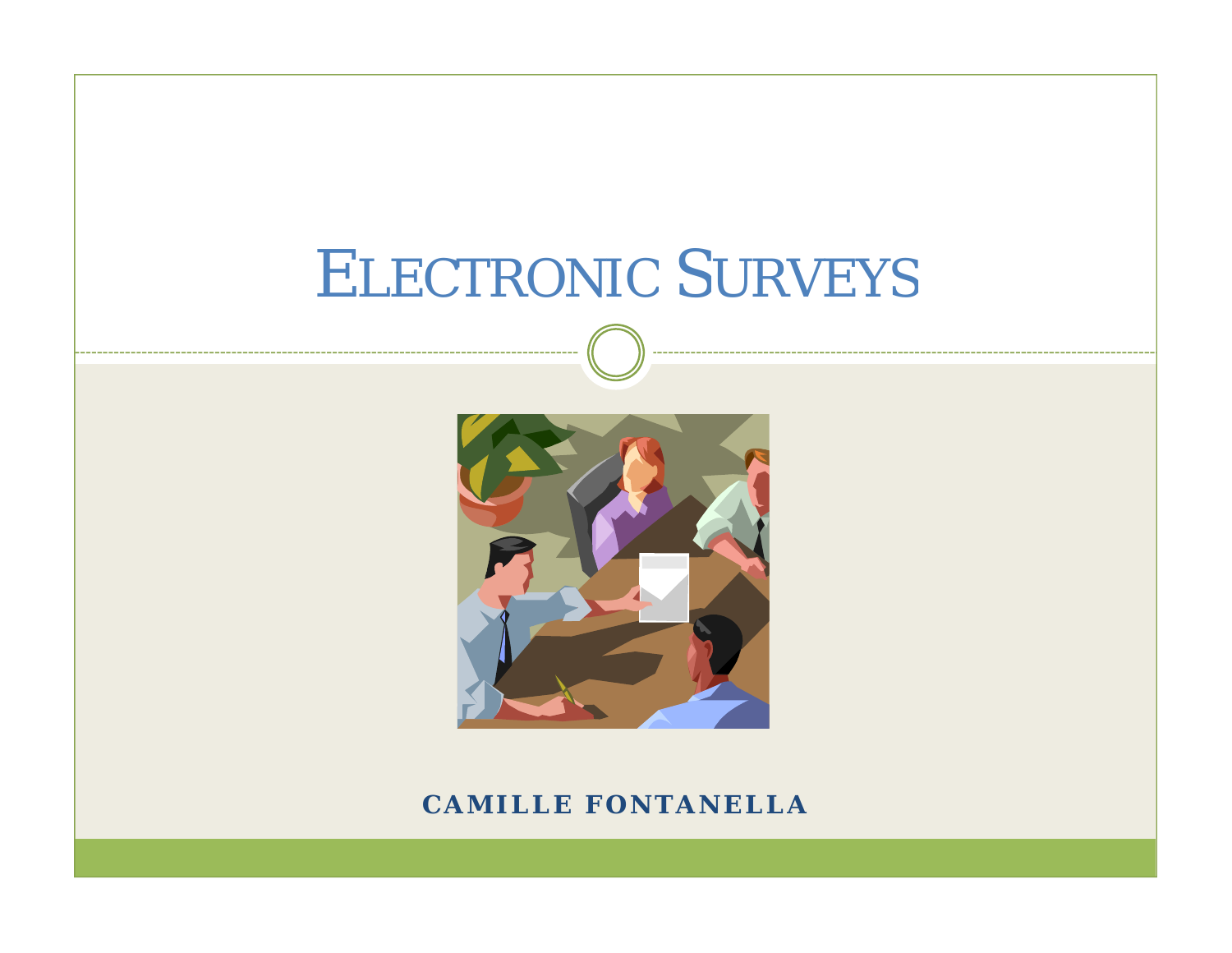## ELECTRONIC SURVEYS

• Through <u>www.surveymonkey.com</u>

#### • Purpose

- $\circ$  To select agenda items that are important to the Roundtable **Community**
- $\circ$  One way to prioritize answering written comments submitted to the Roundtable Committee

#### • Survey set-up:

- { Database of your comments
- $\circ$  Written comments are distilled into general topics
- $\circ$  Includes number of comments provided per topic
- $\circ$  You choose what you want to hear about by ranking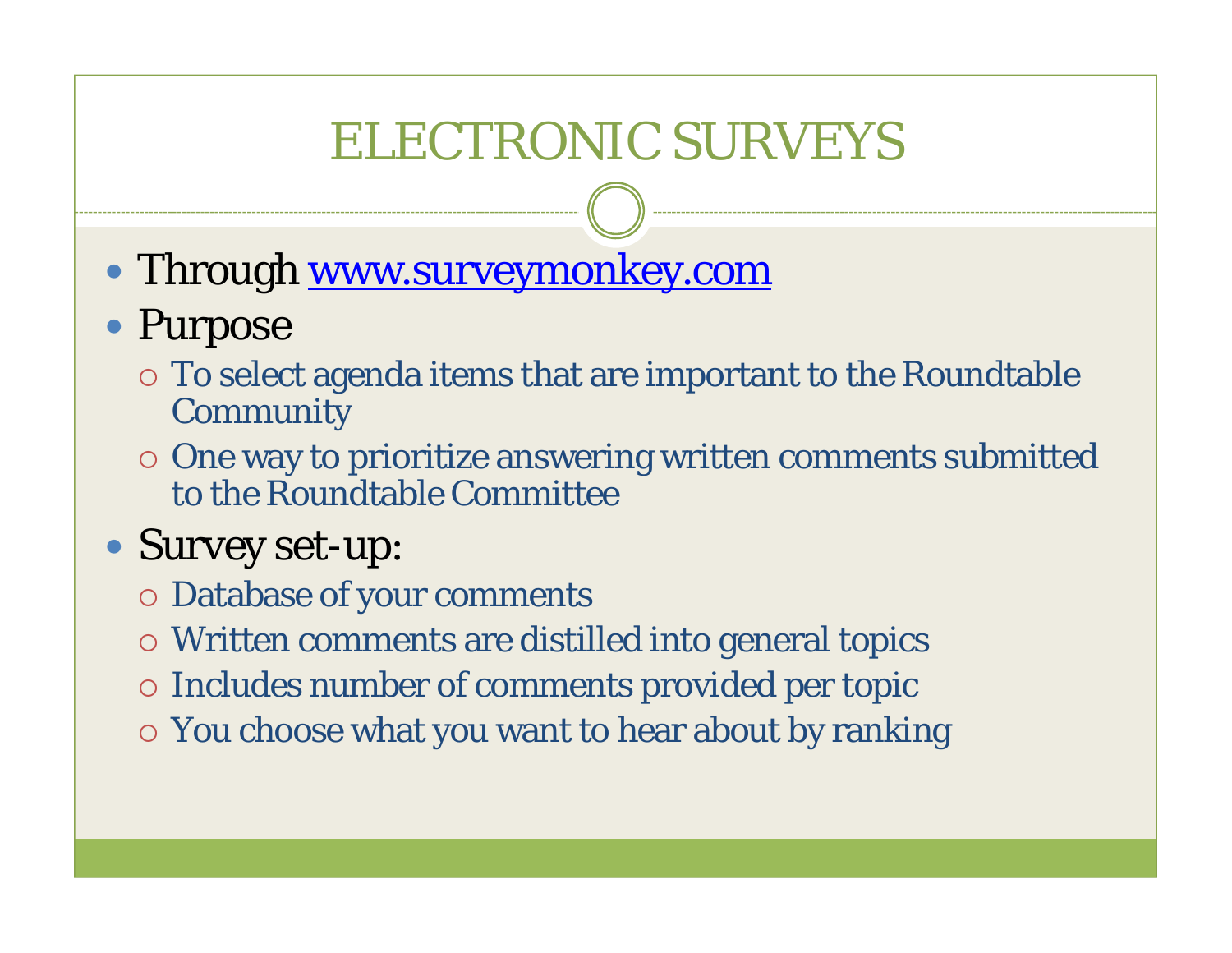## ELECTRONIC SURVEYS

| <b>General Topics (75 total/54 specific/16 topics)</b>        | <b>Number of Comments</b> |
|---------------------------------------------------------------|---------------------------|
| Analytical Methods – background sampling                      | $\boldsymbol{2}$          |
| Analytical Methods - ETPH and EPH/VPH                         | 3                         |
| <b>Cost concerns</b>                                          | $\overline{5}$            |
| ELURs – review process and documentation                      | $\overline{2}$            |
| ELURs - subordination                                         | $\overline{2}$            |
| <b>Additional Polluting Substances / Alternative Criteria</b> | $\overline{5}$            |
| <b>Engineered Controls - Financial Surety</b>                 | 1                         |
| Engineered Controls – previously approved list of ECs         | $\mathbf{1}$              |
| <b>Property Transfer – expectations for old sites</b>         | 3                         |
| Property Transfer - delegation decision process               | $\boldsymbol{2}$          |
| Property Transfer - list of contaminated sites                | 3                         |
| RSRs – clean up at non-RSR sites                              | $\overline{5}$            |
| <b>Ecological Risk Assessment</b>                             | 9                         |
| <b>Widespread contamination</b>                               | 3                         |
| Verifications - audit process                                 | 6                         |
| <b>Verifications - statistics</b>                             | $\boldsymbol{2}$          |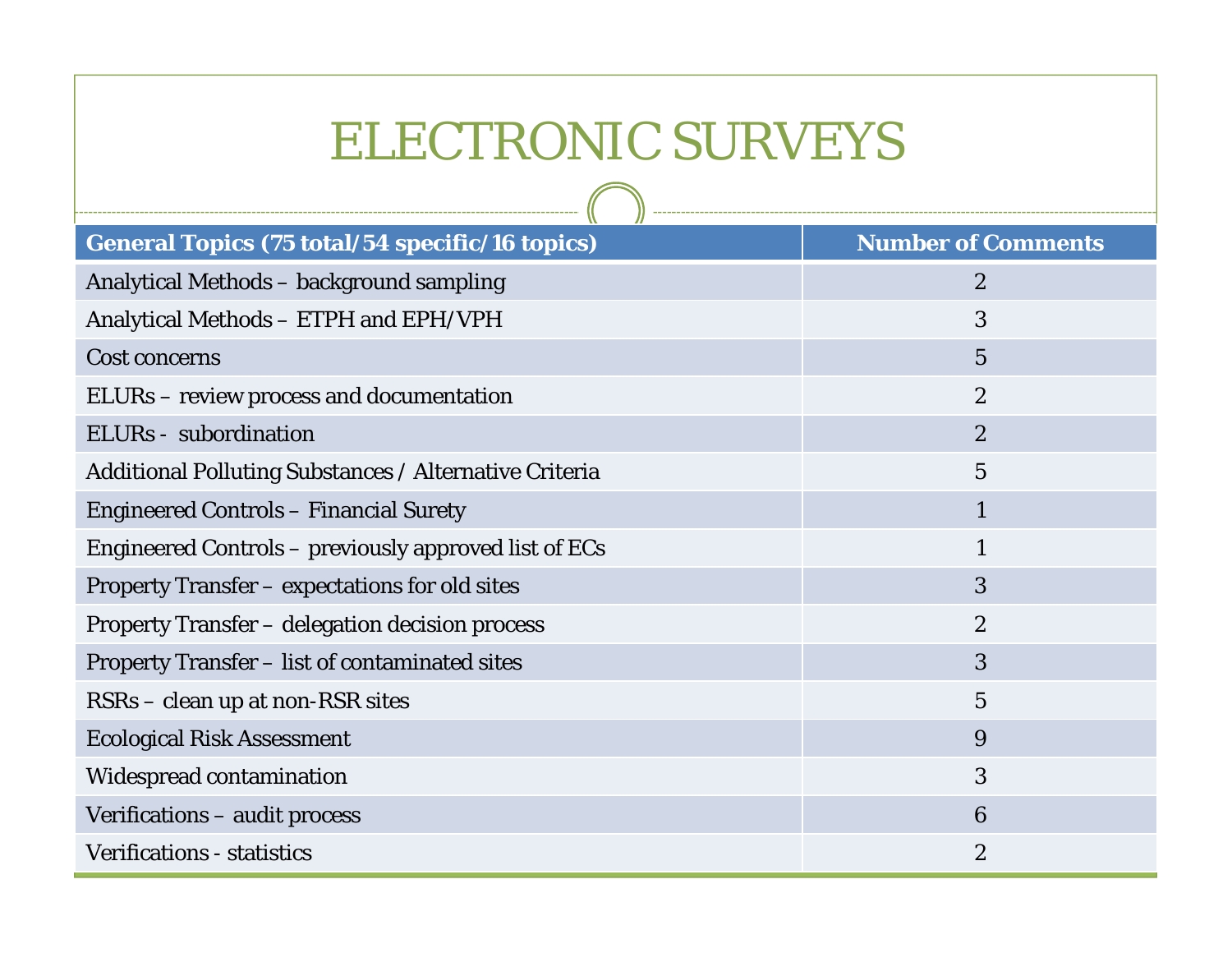## **ELECTRONIC SURVEYS**

- How it works
	- **O Ranking will be tabulated**
	- o Results will be announced at Roundtable and posted on web
	- **Topics that survey prioritized highest become** future agenda items
	- o To be conducted on a periodic basis
		- **Eirst survey before April Roundtable**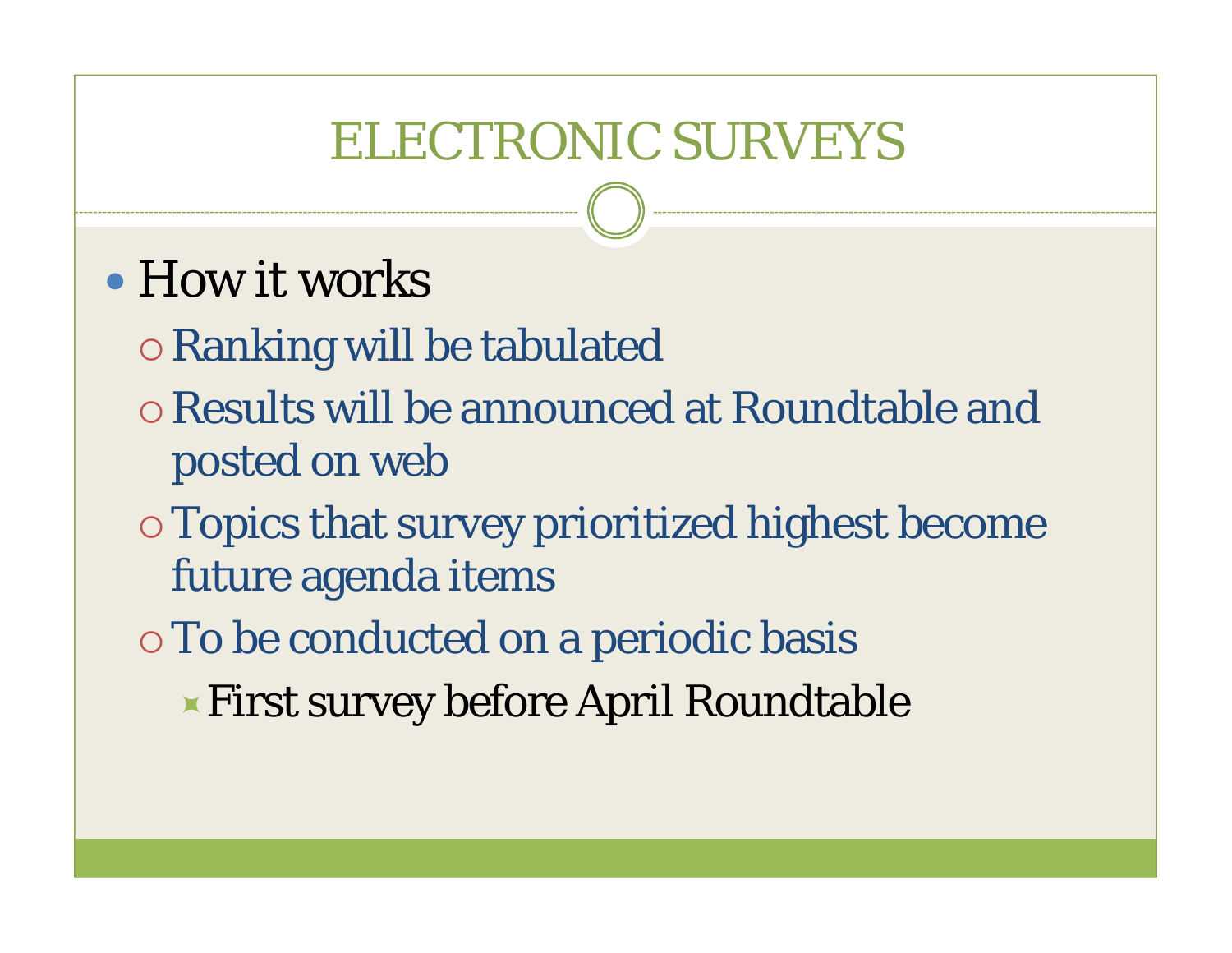# ELECTRONIC SURVEYS QUESTIONS / COMMENTS

#### **THANK YOU FOR PARTICIPATING!**

www.ct.gov/dep/remediation

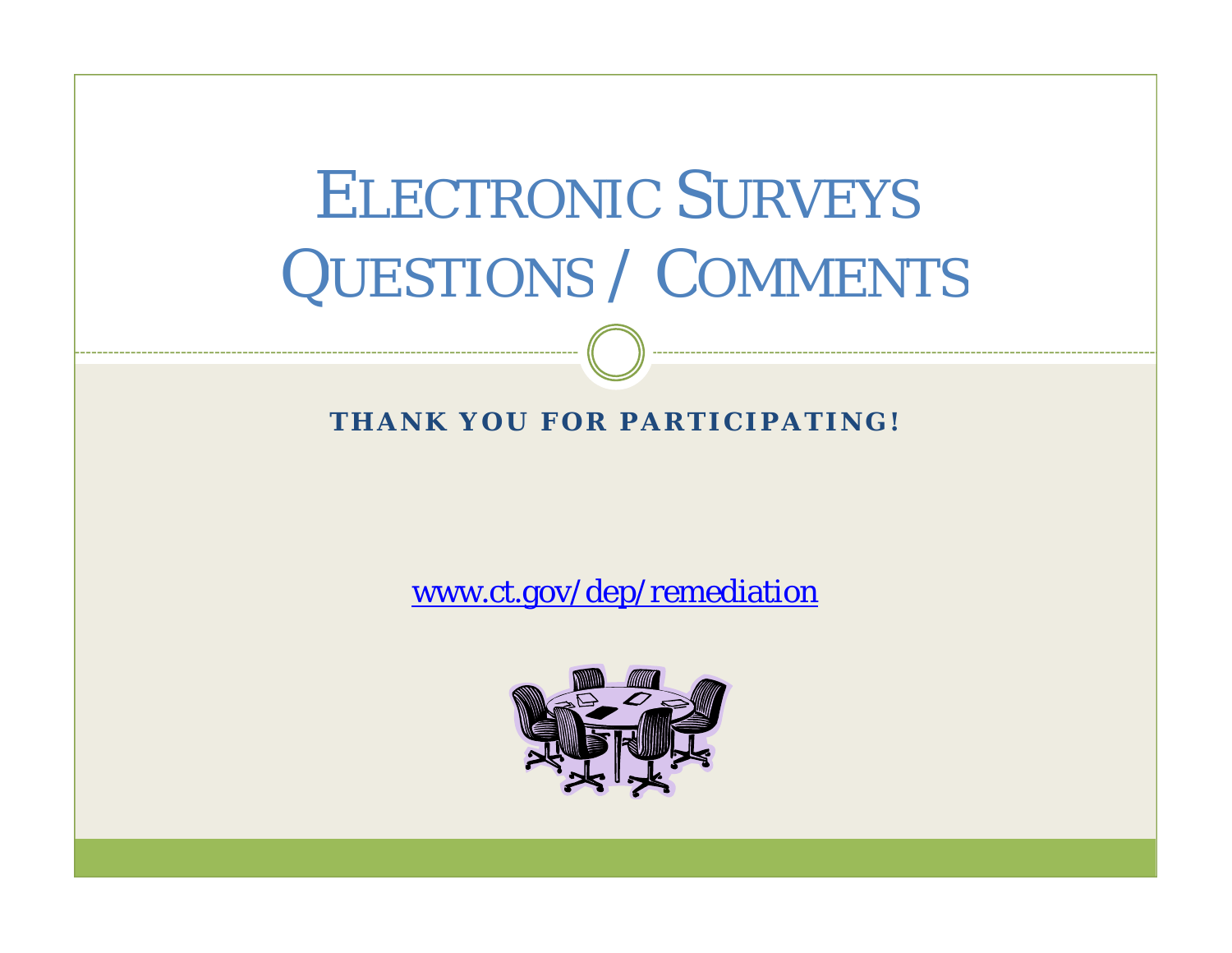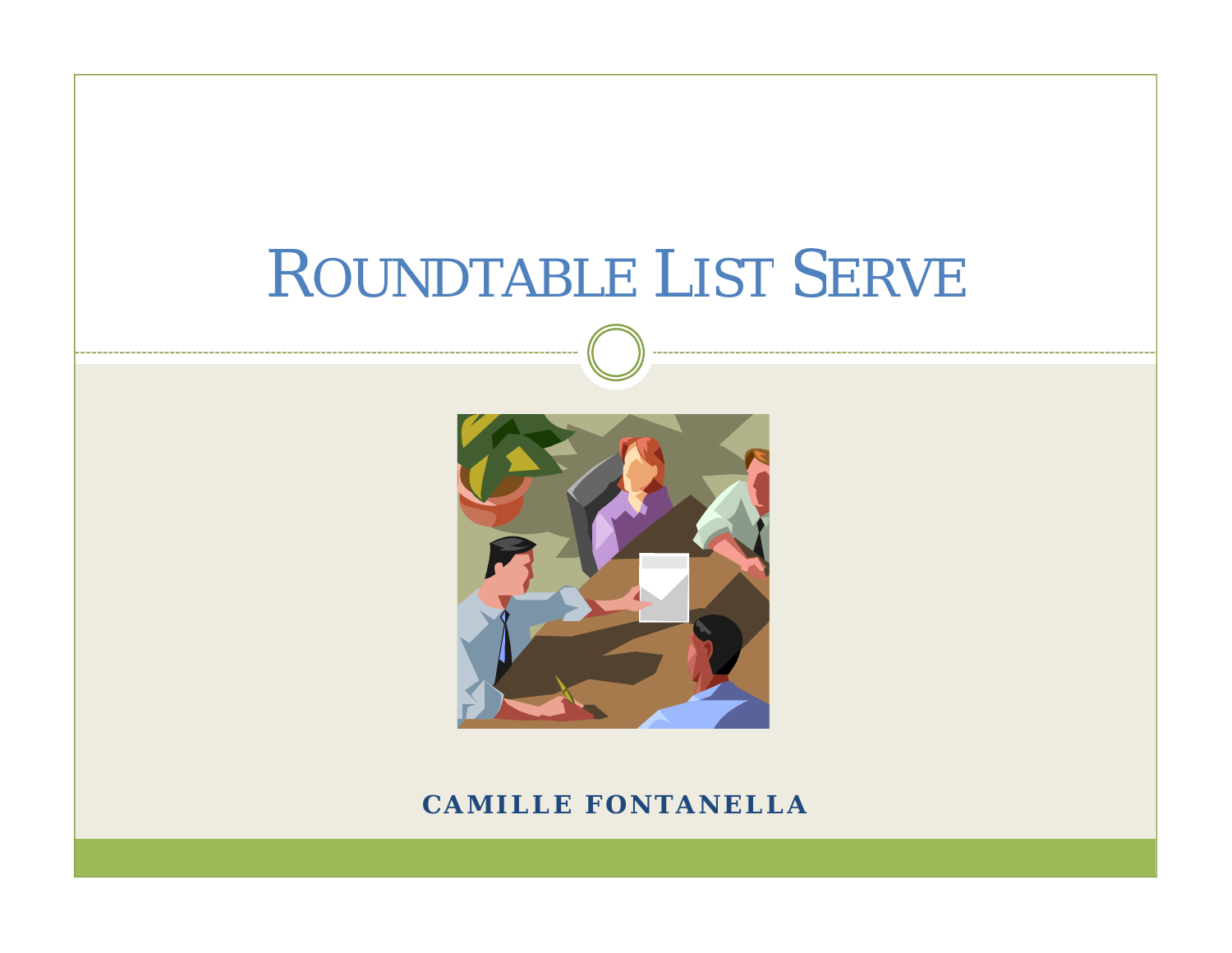## ROUNDTABLE LIST SERVE

• Subscribe today!

 $\circ$  Info about Roundtable and related web posts

- How do I sign up? (directions on website)
	- $\circ$  Send an email to imailsry@list.state.ct.us
		- $\blacktriangleright$  Leave subject line blank
		- $\blacktriangleright$  Type in the body of the message: Subscribe DEP-RemediationRoundtable *YourFirstName YourLastName*
	- $\circ$  You will receive an e-mail confirmation that you have successfully subscribed
- 137 have already signed up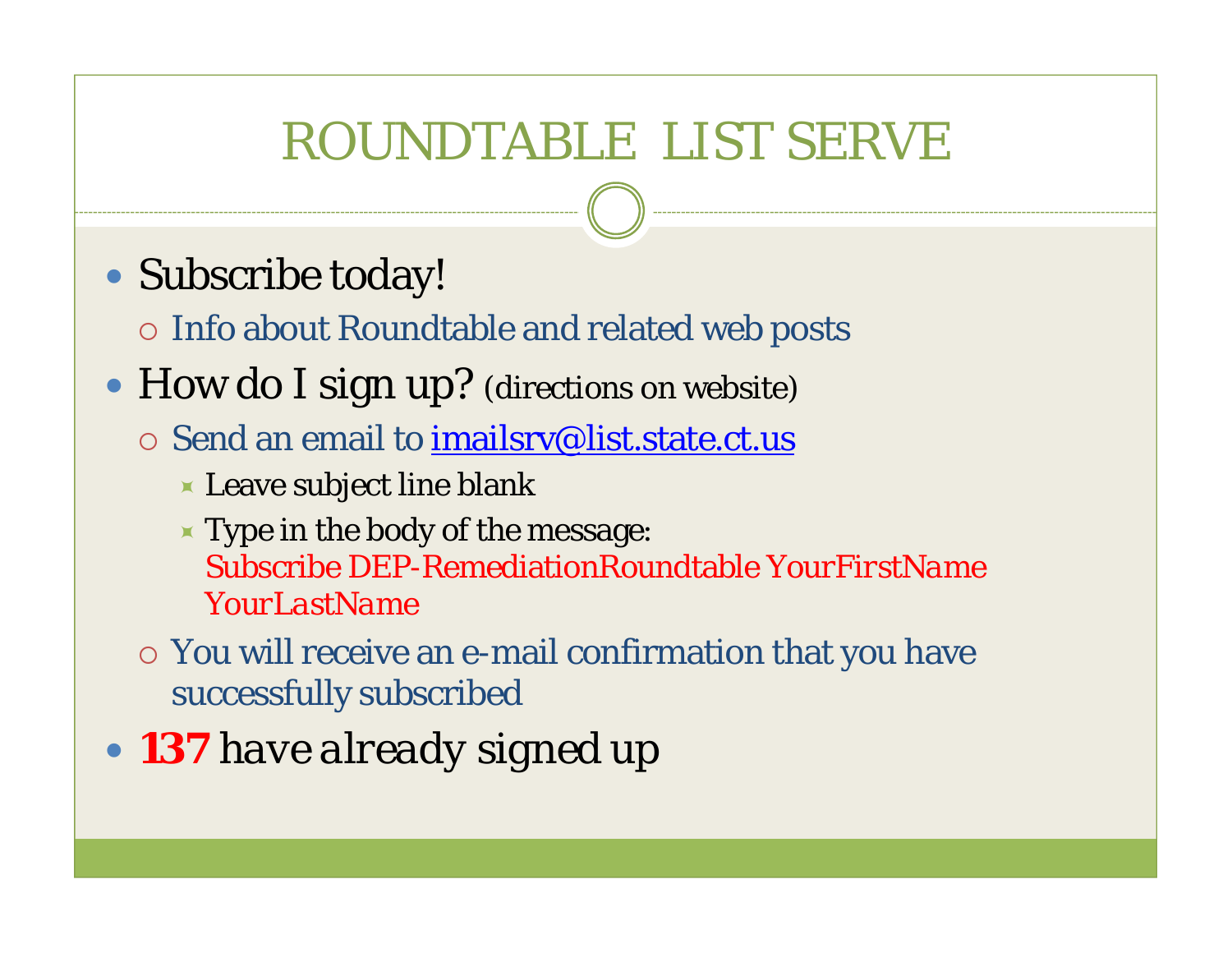# ROUNDTABLE LIST SERVE QUESTIONS / COMMENTS

#### **THANK YOU FOR PARTICIPATING!**

www.ct.gov/dep/remediation

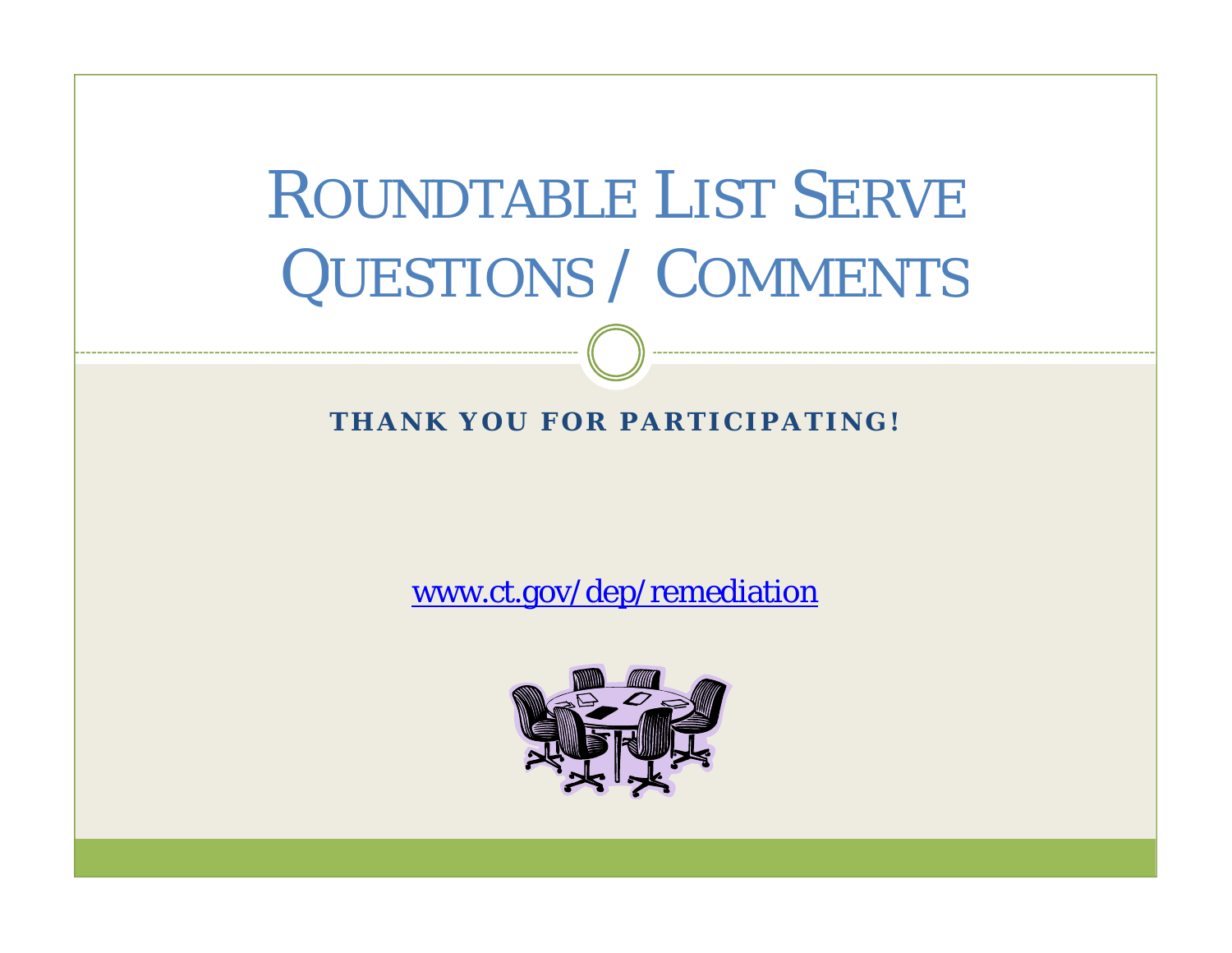# STATUS OF LEGISLATURE'S BROWNFIELDSWORKING GROUP



#### **ROBERT BELL**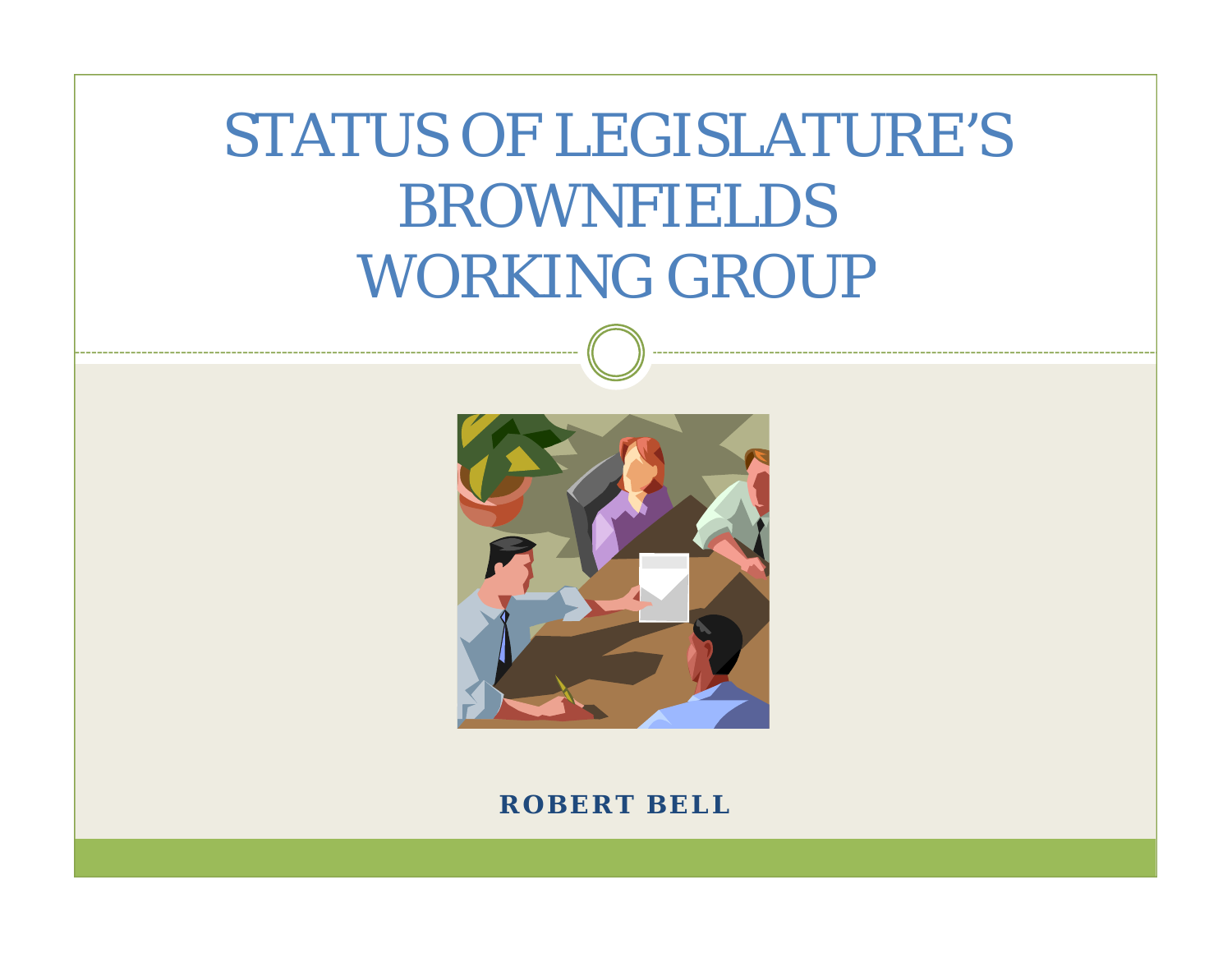### LEGISLATURE'S BROWNFIELDSWORKING GROUP

- $\bullet$ Three subgroups
- $\bullet$  DEP recommendations for Comprehensive Cleanup Program evaluation

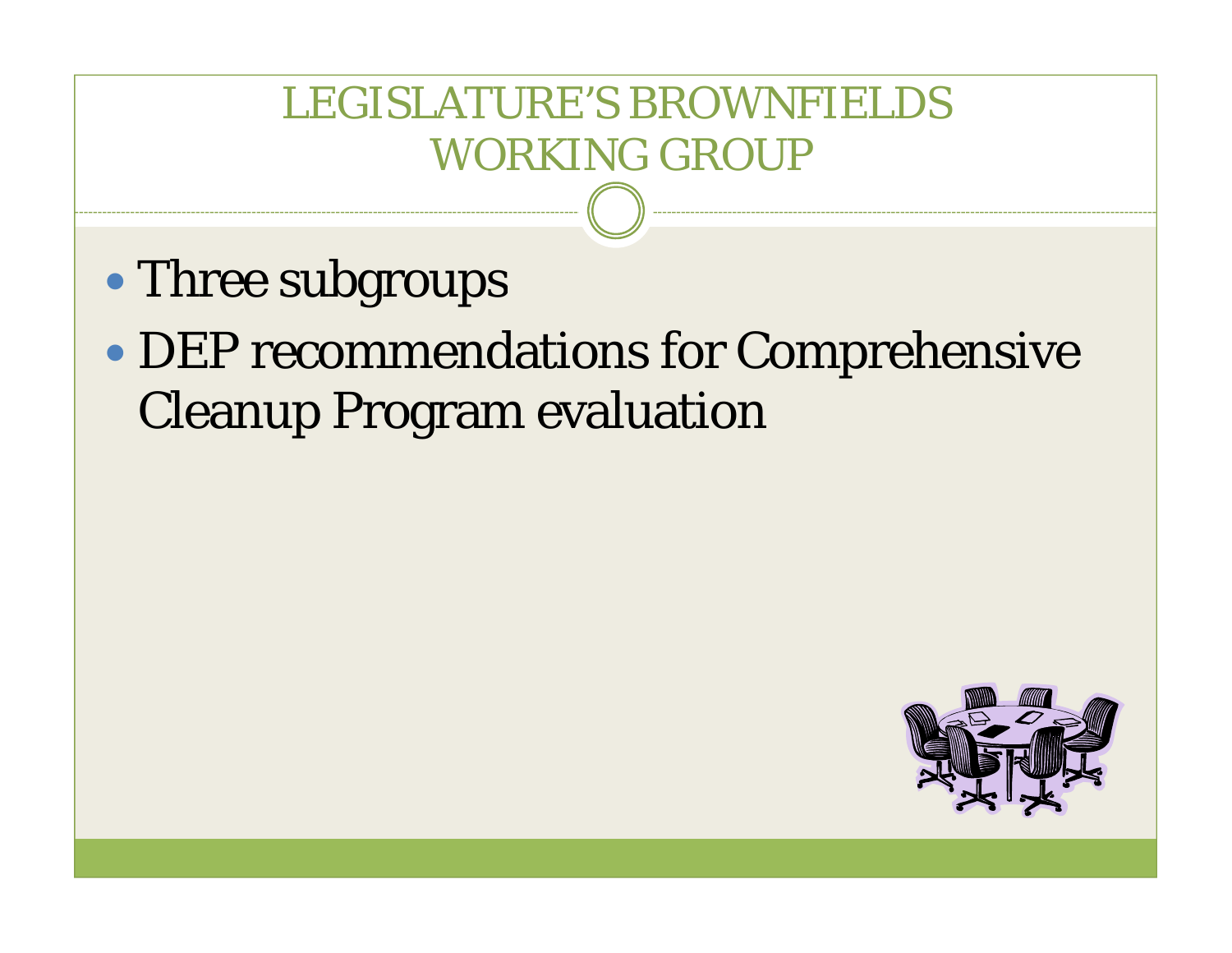LEGISLATURE'S BROWNFIELDSWORKING GROUP QUESTIONS / COMMENTS

**THANK YOU FOR PARTICIPATING!**

www.ct.gov/dep/remediation

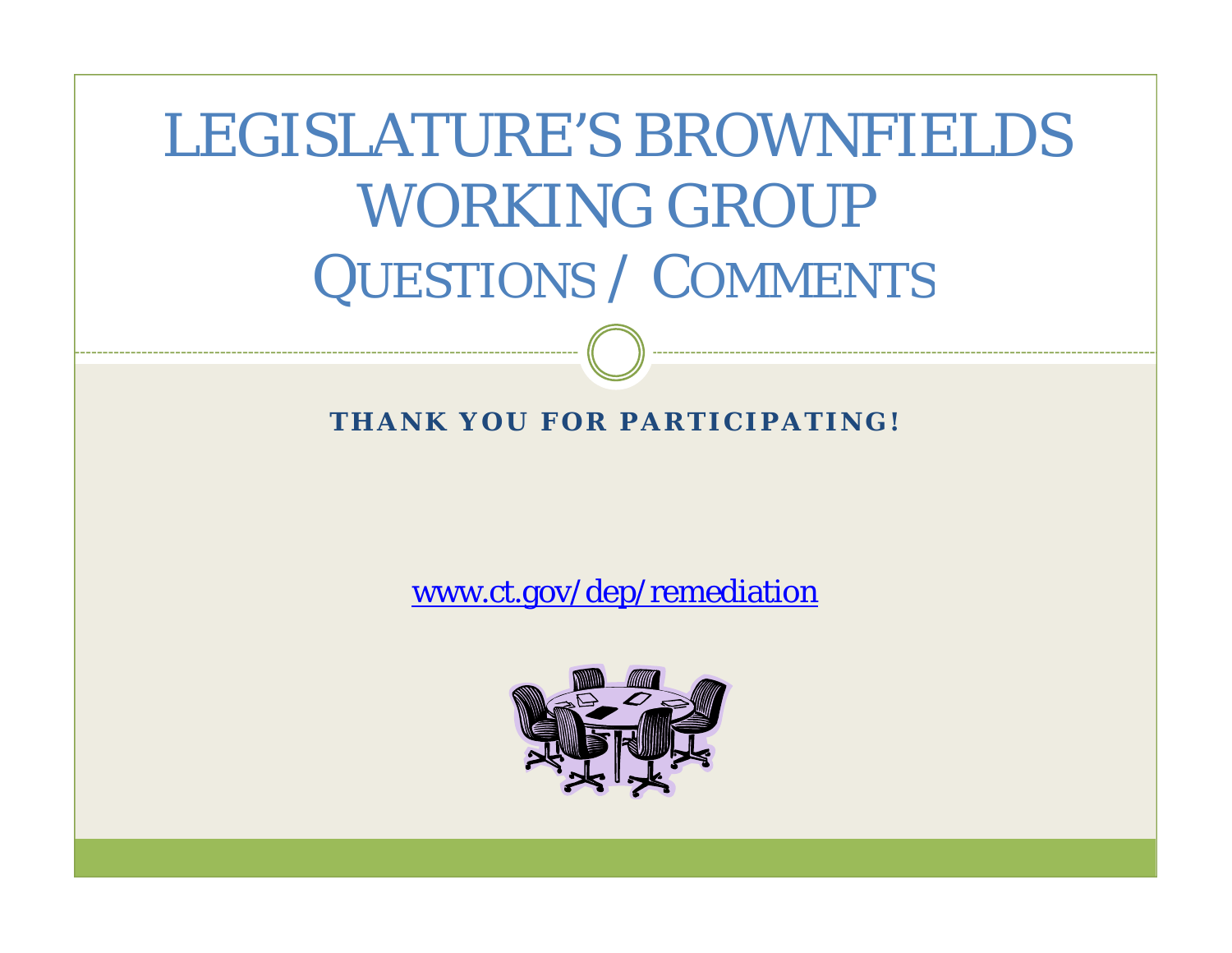# PUBLIC PARTICIPATION



**PETER HILL**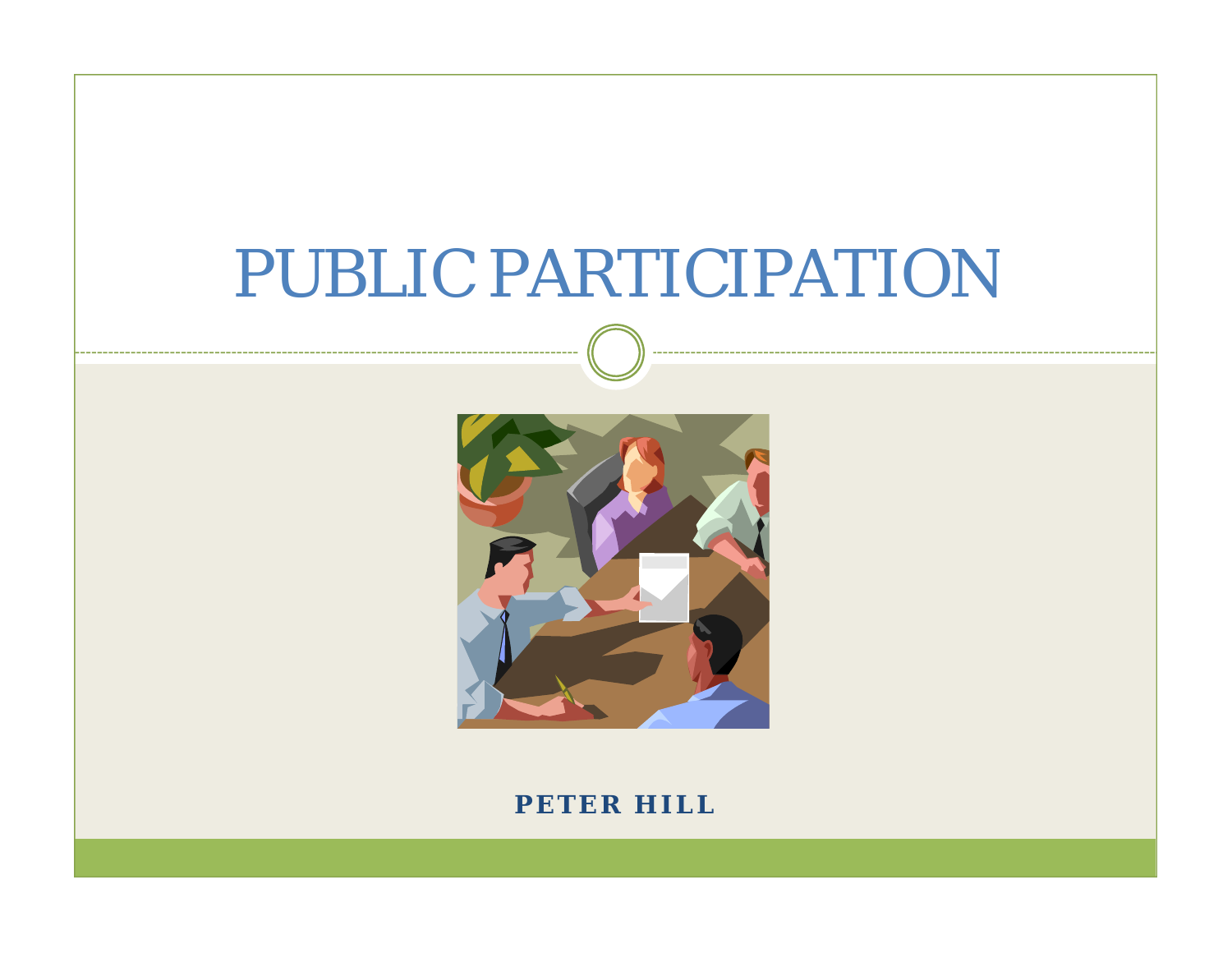## **TOPICS OF INTEREST**

- From last meeting o ETPH and EPH/VPH
- New topic for consideration **O Technical Impracticability Guidance**
- Your questions / suggestions

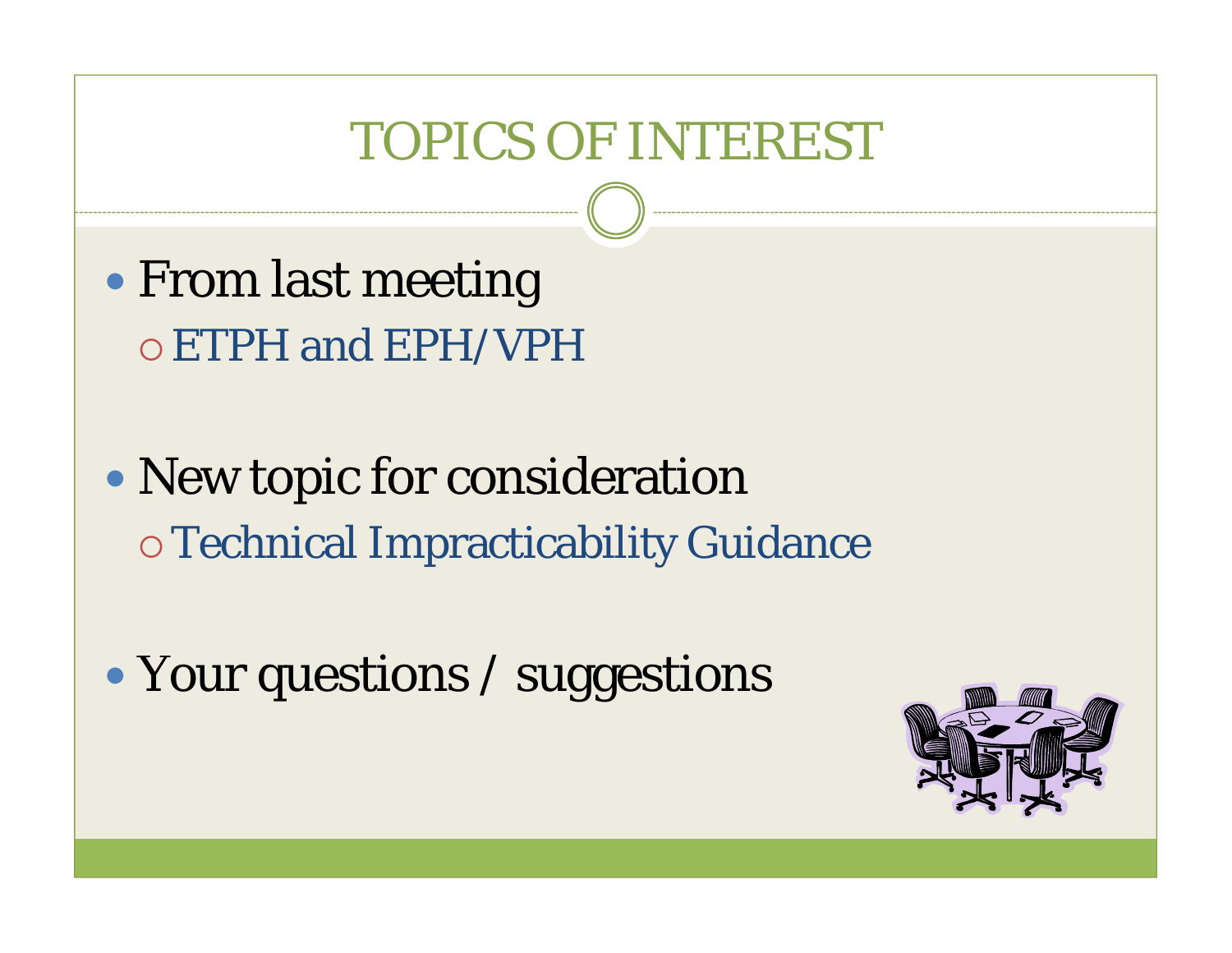### USE OF ETPH and EPH/VPH METHODS

### ETPH and EPH/VPH criteria

- not included in the RSRs
- must be approved as Additional Polluting Substance
	- { Propose criteria posted on CTDEP web page -> fast -tracked approval process
		- $\triangle$  CTDEP is developing a form to expedite review and approval of requests using proposed criteria on the CTDEP webpage
	- $\circ$  Develop and propose criteria using method in RSRs -> longer approval process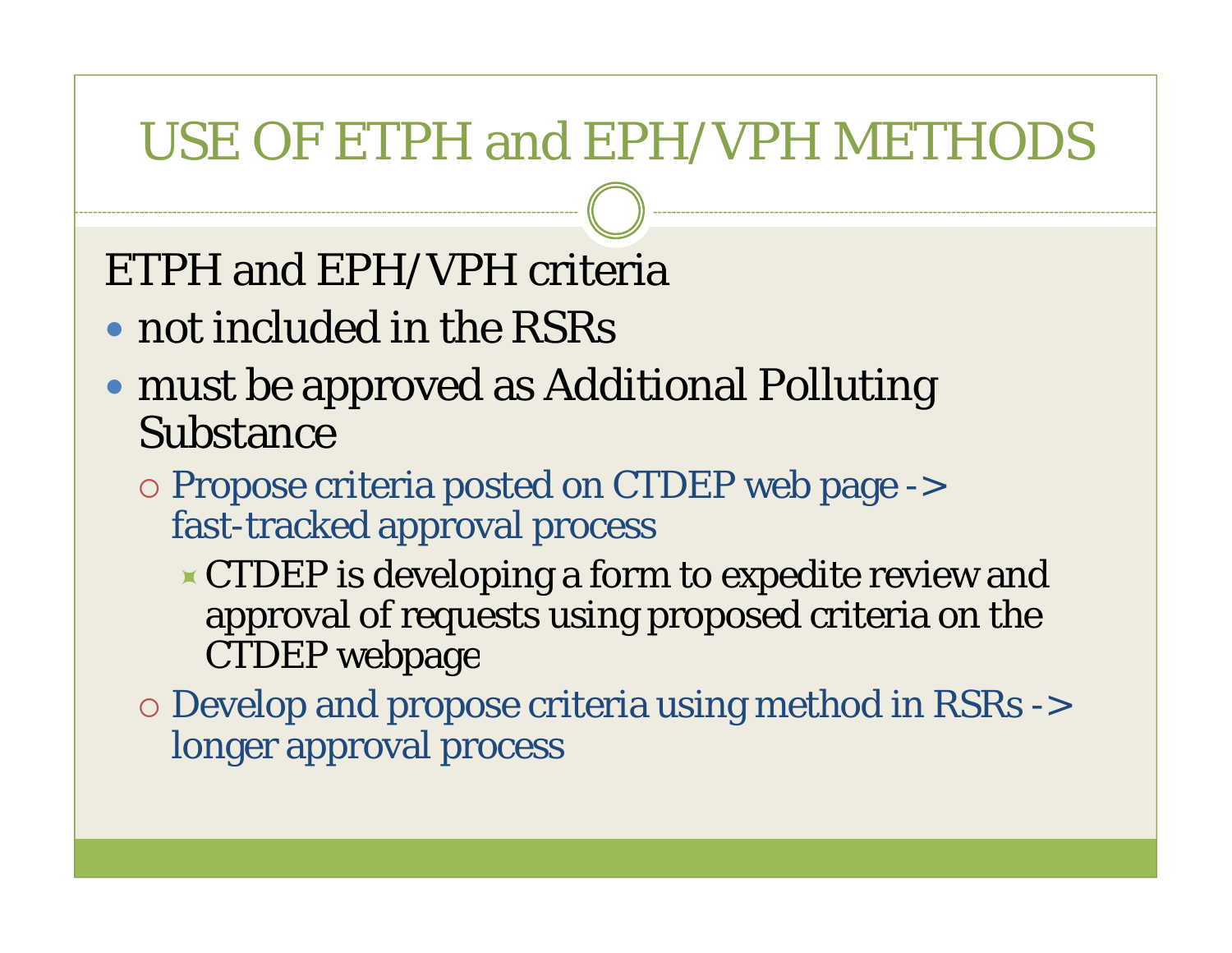### **TECHNICAL IMPRACTICABILITY GUIDANCE**

- RSRs  $22a-133k-3(h)(2)$
- Plume is technically impracticable to remediate o DNAPL
	- **O** Bedrock
- Draft Guidance Document forming review workgroup
- Suggestions? Contact maurice.hamel@ct.gov